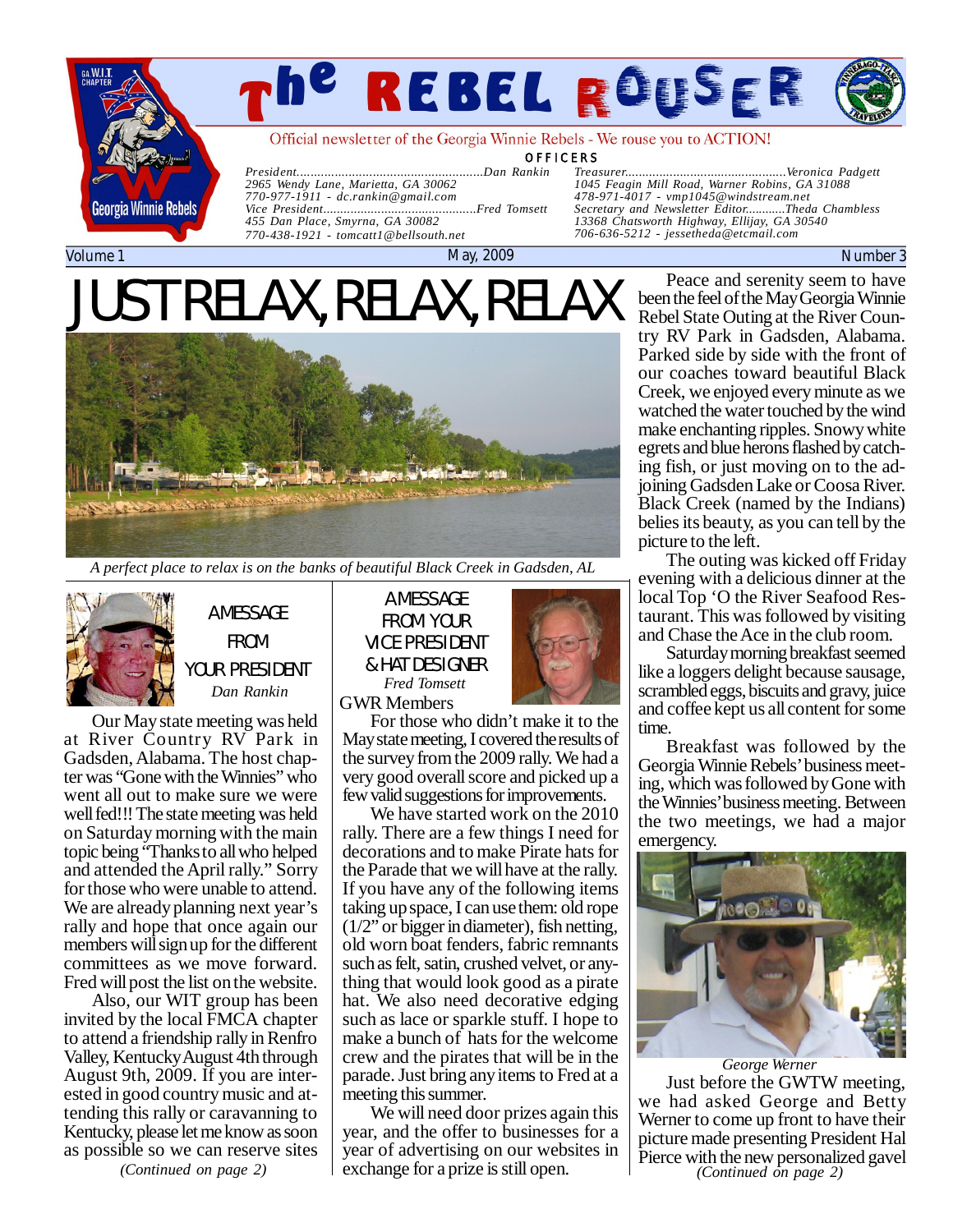# THANKS FOR YOUR SUPPORT!

they had purchased for the club. Just as George rose and turned around to proceed up front for the picture, he became unbalanced and fell to the floor. All emergency vehicles were there in record time and took him to a nearby hospital. We soon found that he had a broken hip and would have surgery on Sunday afternoon as soon as his cardiologist gives his approval. Let's all keep George in our prayers. *(A recent report tells us that the surgery went well but he will be in the hospital there until Thursday. Tom McHaney and Hal Pierce have offered to drive over and bring them and their motor coach home.) (May Outing-continued from page 1)* FORMER STA-GONERS

Saturday lunch was on our own, and Saturday afternoon we went on our various ways just enjoying shopping, golfing, fishing or whatever our little hearts desired.

Saturday evening the hosts supplied us with turkey and ham and we each brought a side dish. It was delish! After dinner, Chase the Ace was again the game of the night.

A continental breakfast on Sunday morning prepared us for the road, and lots of us left just ahead of a storm headed our way.

All in all, it was a wonderful, relaxing time. Thank you, Gone with the Winnies, for arranging everything for us and for doing such a fine job.

for this event. I will be happy to forward additional information to you via email. (President's Message-contined from page 1)

I hope you have a great summer and look forward to seeing you all at the September state meeting which will be held at Pine Mountain, Georgia. Elaine Byrnside, our Director of Tours, is already planning an exciting tour for us.

See you there,

Dan Rankin, President

Please help us keep your State Roster up to date. Send any changes to Theda at [jessetheda@etcmail.com.](mailto:jessetheda@etcmail.com) YOUR STATE ROSTER

2009 GEORGIA STATE SCHEDULE **September Meeting** - September 18-20 at Pine Mountain Campground in Pine Mountain, GA. Hosted by the Atlanta Metro Winnies.

# BECOME NOMADS



*Jim and StuLynn Simpson* Staunch Sta-Goners for many years, StuLynn's extreme allergies kept them from being able to attend meetings and support the club as much as they had in the past.

After much thought, Jim and StuLynn decided not to rejoin the Sta-Goners, but to stay with the Georgia Winnie Rebels. This would allow them to attend all state outings and GNR. The most important thing is that it would still allow them to see all the friends they had made over the years. The picture above shows them at the April WIT State Rally in Perry enjoying the crazy "Cowboy Clog" cake walk.

The word "nomad" might not be exactly correct, but they have to move to where there are fewer pollutants in the air. It seems the further south they go StuLynn's allergies trouble her less. Just as long as they come back to see us often we will go along with that.

Good luck to our nomads!

### JEWELRY FOUND AT STATE RALLY



The above two items were found at the April State Rally in Perry. (1) A small pewter cross with the inscription, "Jesus Christ is Lord." (2) An earring as shown above.

If either of these belongs to you or to anyone you know, please notify Dan Rankin at 770-977-1911 or at e-mail address [dc.rankin@gmail.com.](mailto:dc.rankin@gmail.com)

# In the January

issue of the "Rebel Rouser," I asked for your help in supplying cakes for the Rally cake walk. You came through



with flying colors, and I heartily thank you! I didn't count them, but someone said we had 50 cakes, pies & desserts.

Not only do I want to thank our noted makers of goodies, but also the ones who worked so hard executing the cake walk. We thank you!

And last, but not least, we thank all of you who participated in the "Cowboy Clog." There wouldn't have been one without you.

I hear they're planning another one for 2010. I'll be there waiting for you!  *Theda Chambless*

# GONE WITH THE WINNIES' FRANKLIN JACKSON



*Franklin Jackson*

Friendly, low-key Franklin and his wife Margaret have belonged to Gone with the Winnies for several years. Usually you only see them at the State Rally, GNR and the Christmas outing where they transport the "Toys for Tots" items to the appropriate place.

But most of you know him as the top salesman at John Bleakley Motor Homes. When he meets you there, he seems more interested in your welfare than in selling you one of those shiny new coaches on the lot. This, and the fact that he does his very best to make sure each customer receives the best of treatment and service, is what makes him a top salesmen, and a valued member of WIT, GWR and GWTW.

Thanks, Franklin!